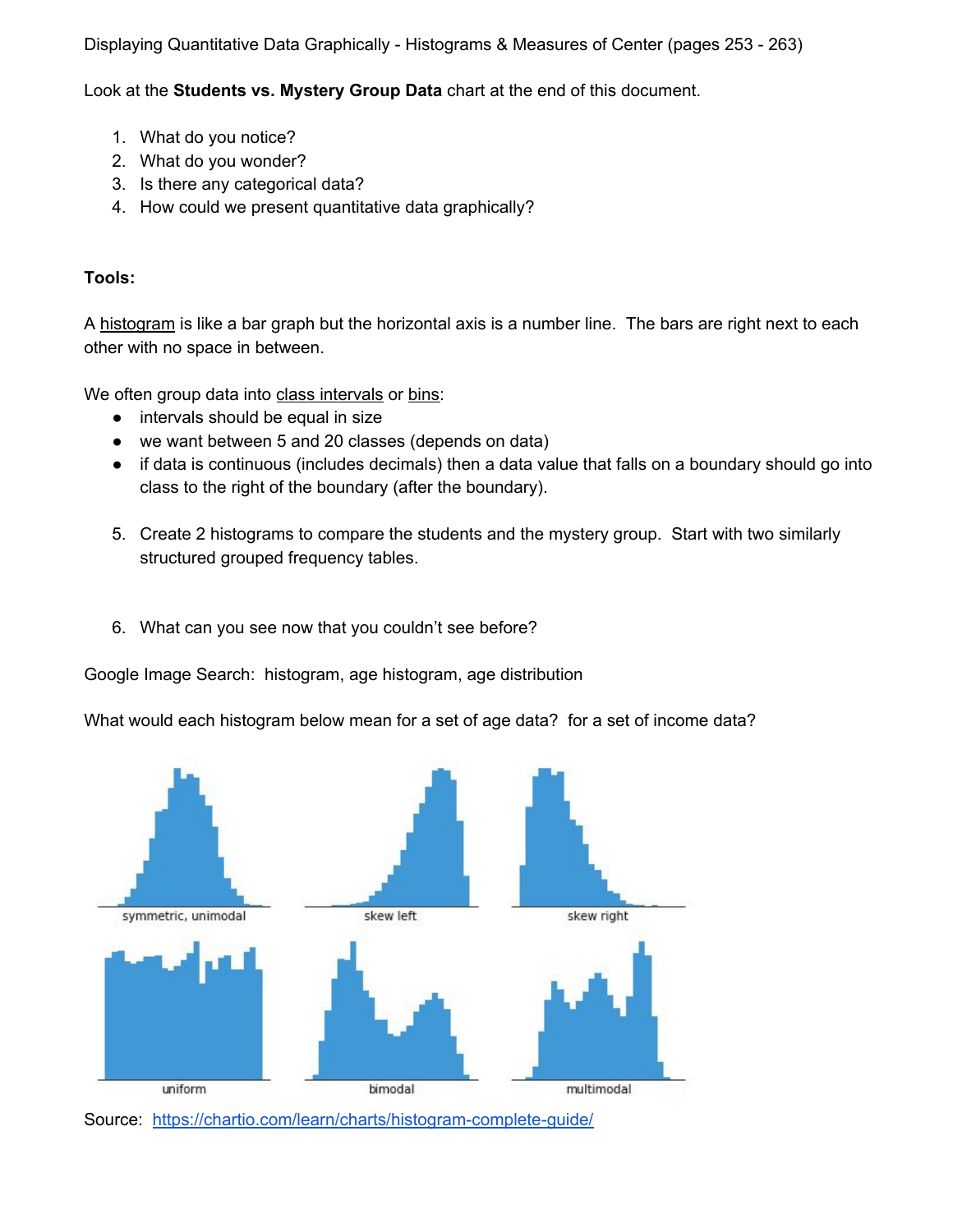In addition to a graphical display, we can summarize the differences between two sets of data with a numerical summary.

Two examples of numerical summaries are measures of center, and measures of variation, or spread.

In the age histograms we created,

- where is the center of each distribution?
- which set of data shows more variation in ages?

## **Measures of Center:**

Mean - sum of data values divided by number of data values Median - the middle value when values are ranked in order (or the average of two middle values) Mode - the most frequently occurring value

Find the mean, median, and mode age for each group.

What percent of Students were below age 30? What percent of Mystery Group were below age 30?

For the students, what age is older than 50% of the students?

For the Mystery Group, what age is younger than 50% of the people?

How many people in the mystery group were between 50 and 60 years old?